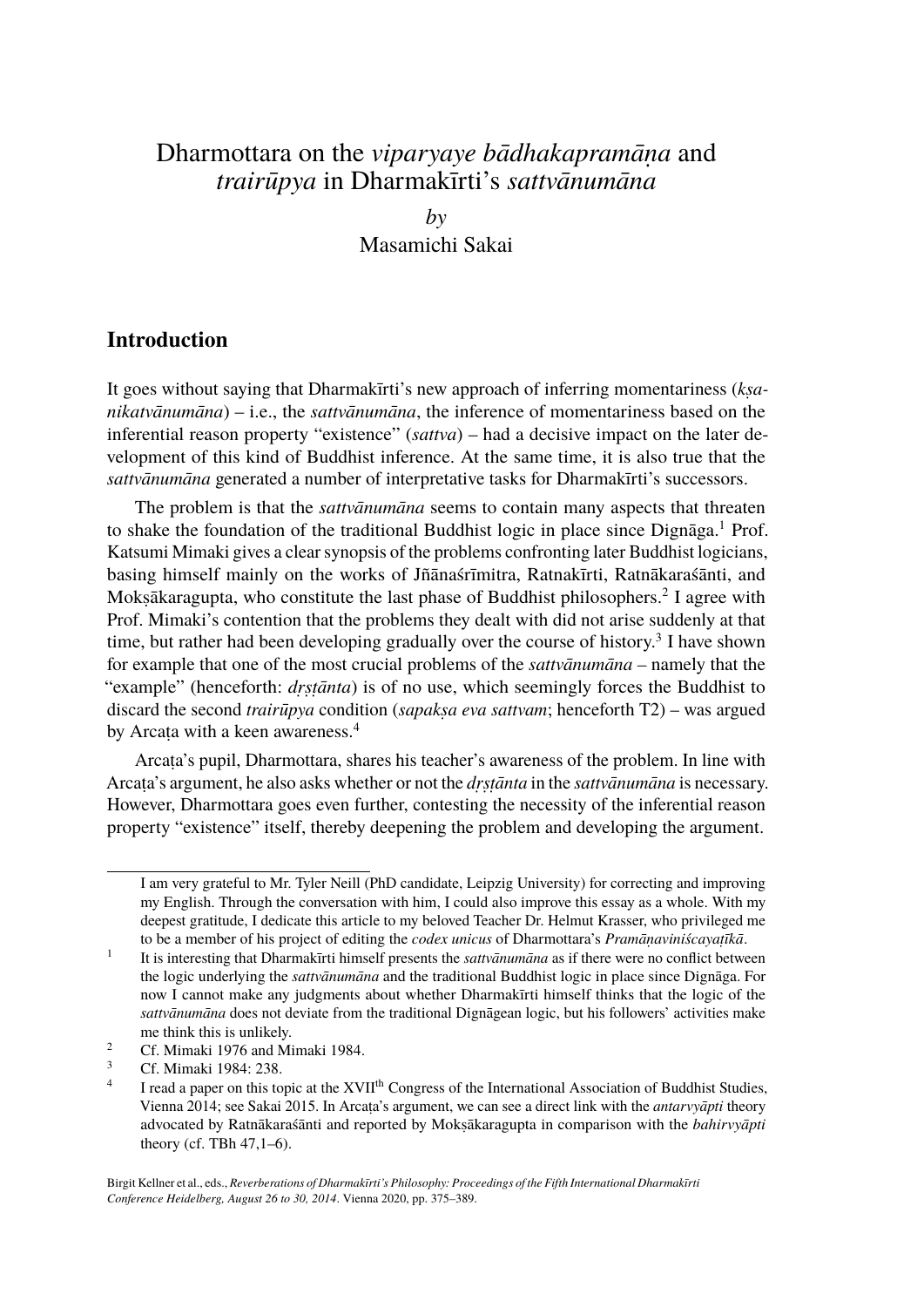The aim of this article is to introduce and clarify Dharmottara's arguments for solving the problematic nature of the *sattvānumāna*, <sup>5</sup> by shedding light on what the exact problem is that Dharmottara inherits from his teacher, and how he addresses and develops it. In doing so, I attempt to properly locate Dharmottara's contribution within the larger interpretative history of the *sattvānumāna*.

# **1 Arcaṭa and Dharmottara: sharing the problem of the** *dṛṣṭānta* **and the** *viparyaye bādhakapramāṇa*

#### **1.1 Arcaṭa's argument: the** *dṛṣṭānta* **is useless and redundant**

Arcaṭa's greatest concern, as well as his pupil's, is the relation between the threefold characteristic of a good reason property, i.e., *trairūpya*, and the so-called *viparyaye bādhakapramāṇa* in the *sattvānumāna*.

In Dharmakīrtian logic, the *viparyaye bādhakapramāṇa* in the *sattvānumāna* plays the critical role of demonstrating the essential connection (*svabhāvapratibandha*) or the pervasion (*vyāpti*) between the inferential reason property (henceforth: *hetu*) "existence" and the target property (henceforth: *sādhyadharma*) "momentariness."<sup>6</sup>

In the *Hetubinduṭīkā* (HBȚ), Arcaṭa argues<sup>7</sup> that, in the case of *kṣaṇikatvānumāna*, since its *sādhyadharma* "momentariness" is imperceptible by nature, it is therefore impossible to find and show a *dṛṣṭānta* via perception (*pratyakṣa*). Generally speaking, in Dignāgean inference, in order to say that a *hetu* satisfies T2, one must exhibit at least one thing that possesses the *hetu* as well as the *sādhyadharma* and that is ontologically different from the site of inference (*sādhyadharmin*; henceforth: *pakṣa*). However, in the *kṣaṇikatvānumāna*, it is in fact impossible to find any momentary thing at all via perception. How then can one find a momentary thing to serve as *dṛṣṭānta*? Concerning this problem, Arcaṭa is of

 $\overline{\overline{\phantom{a}}\phantom{\overline{\phantom{a}}}}$  Perceiving the importance of Dharmottara's arguments, Prof. Tadashi Tani was early in exploring them as they appear both in Dharmottara's *Kṣaṇabhaṅgasiddhi* (KBhS) and *Pramāṇaviniścayaṭīkā*, second chapter (PVinṬ 2). See Tani 1997 and Tani 2000. At that time, however, the Sanskrit manuscript of the latter was unavailable. But now, the situation has changed, and I am luckily in a position to consult the *codex unicus* of the PVinṬ 2 (for the project of editing the *codex unicus* of the PVinṬ, see https: //www.oeaw.ac.at/ikga/forschung/buddhismuskunde-sinologie/schwerpunkte/pramanaviniscayatika/), which covers the entirety of the important portion in which Dharmottara discusses the problem of the *sattvānumāna* most intensively. The Sanskrit original surely enables us to grasp Dharmottara's arguments with more clarity.

<sup>6</sup> Dharmakīrti's first use of this defeating source of knowledge (*bādhakapramāṇa*) for the *sattvānumāna* is in the *Pramāṇaviniścaya*, second chapter (cf. PVin 2 80,1–8), and also in his later works, the *Hetubindu* and the *Vādanyāya* (cf. HB 4,9–12, VN 2,1–4, respectively). He puts forward the *viparyaye bādhakapramāṇa* as the method of proving the essential connection for the *sattvānumāna*. Its basic and simple form can be demonstrated as follows: "Given that there is non-momentariness, since there is the inconsistency with purpose fulfillment<sup>a</sup>, the being-real which is characterized as that [i.e., purpose fulfillment,] is abandoned" (HB 4,11-12: *akṣaṇikatve 'rthakriyāvirodhāt tallakṣaṇaṃ vastutvaṃ hīyata iti.*). For a German translation, cf. Steinkellner 1967: 37. <sup>a</sup>My understanding of the word *arthakriya* is based on Dharmottara's elucidation in his PVinṬ and the *Nyāyabinduṭīkā*. Cf. PVinṬ 2 Ms 89a2–3 (PVinṬ<sup>S</sup> 17,11): *arthaḥ prayojanam*, *tasya kriyā niṣpattiḥ*; NBṬ 76,3–4: *arthasya prayojanasya kriyā niṣpattiḥ*.

<sup>&</sup>lt;sup>7</sup> This paragraph is a summary of Sakai 2015: 284–289 (sections 3.1.–3.2.).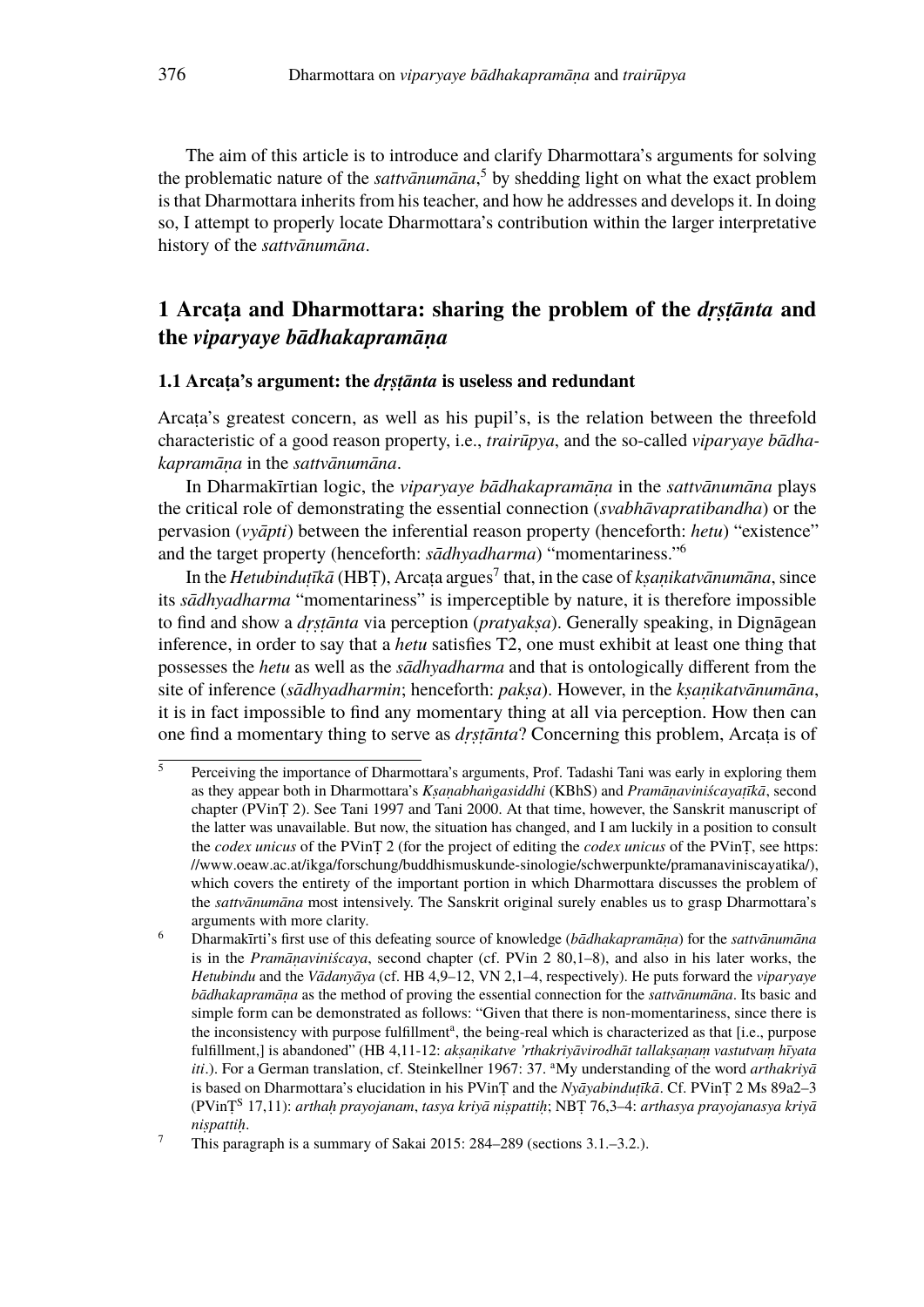the opinion that, since the *viparyaye bādhakapramāṇa* can prove the essential connection, it can *also* prove that whatever possesses the *hetu* has the *sādhyadharma*. Thus, if one applies the *viparyaye bādhakapramāṇa* to something possessing the *hetu* and ontologically different from the *pakṣa*, one can show that the *hetu* satisfies T2. In the final analysis, however, Arcaṭa sees this activity of finding a *dṛṣṭānta* as nonsensical, given the natural objection in favor of directly applying the *viparyaye bādhakapramāṇa* to the *pakṣa*. That is, the logical method used to find something momentary as a *dṛṣṭānta* can also be used to prove that the *pakṣa* is momentary. With this in mind, Arcaṭa views the *dṛṣṭānta* as being redundant and of no use in the case of the *sattvānumāna*. <sup>8</sup> He asserts that T2 in the case of the *sattvānumāna* should be understood to be fictitious (*kālpanika*).

### **1.2 Dharmottara's treatment of the** *dṛṣṭānta*

Dharmottara takes the same position as Arcata, namely that what proves the momentariness of a *dṛṣṭānta* is the *viparyaye bādhakapramāṇa* and not any other source of knowledge, and that the same *viparyaye bādhakapramāṇa* can also be used to prove that the *pakṣa* is momentary.<sup>9</sup> Given this position, the *dṛṣṭānta* seems to be of no use, according to Arcaṭa. However, in the *Pramāṇaviniścayaṭīkā* (PVinṬ), Dharmottara elucidates a positive significance of, and role for, the *dṛṣṭānta* in the case of the *sattvānumāna*. 10

The following series of arguments in the PVinT is strongly influenced by Arcata's position, and it seems here that Dharmottara, in an attempt to preserve some kind of *raison d*'*être* for the *trairūpya*, tries to overturn Arcata's conclusion.

<sup>8</sup> In other words, the *dṛṣṭānta* never contributes in any way to a proof that the *pakṣa* has the *sādhyadharma*. This is so in the sense that the *dṛṣṭānta* cannot play even the Dharmakīrtian role of conveying the essential connection (*svabhāvapratibandha*) to those who do not remember or do not know it, since without the functioning of the *viparyaye bādhakapramāna*, one can never know that the *dṛṣṭānta* possesses the *sādhyadharma* "momentariness." Given that momentariness itself can never be perceived, there is no difference between the *dṛṣṭānta* and the *pakṣa*. For the difference between the Dharmakīrtian and the Dignāgean role of *dṛṣṭānta*, see Steinkellner 2004.

<sup>9</sup> In the KBhS, Dharmottara asserts that even if there can be *drstāntas*, namely things whose momentariness is accepted, it cannot thereby be proved that the *pakṣa* too is of that nature, and this is because a mere similarity with such *dṛṣṭānta*s cannot conclusively prove that the other thing is also momentary. Thus, Dharmottara requires, in order to prove the momentariness of the *pakṣa*, the *viparyaye bādhakapramāṇa* to be applied to the *pakṣa*. Cf. KBhS<sup>F</sup> 223,15–17, 21–23: *'di la dpe ni yod kyang chos mthun pa tsam 'ba' zhig gis* (*'ba' zhig gis* KBhS<sup>F</sup> : *'ba' zhig gi* KBhS<sup>P</sup> ) *dngos po gzhan dag de'i rang bzhin du 'gyur ba rigs pa dang ldan pa ma yin no* // … *gal te yang dpe la skad cig mar 'jig pa yod na* (*'jig pa* yod na KBhS<sup>F</sup>: 'jig pa KBhS<sup>P</sup>) | de lta na yang khyab pa rab tu sgrub pa'i (rab tu sgrub pa'i KBhS<sup>F</sup>: *rab tu bsgrubs pa'i* KBhS<sup>P</sup> ) *tshad mar rab tu bstan pa ñid las skad cig mar 'jig par grub bo* // "In this case [i.e., when momentariness is to be proved], even if there are *drstantas*, it is not tenable that other things are [also] of that nature  $[i.e., = of the nature of momentariness]$  due to a mere similarity [with *drstāntas*]. …even if there can be perishing within a moment in *drstāntas*, nevertheless it is only on the basis of showing the source of knowledge which in fact demonstrates pervasion (i.e., the *viparyaye bādhakapramāṇa*) that perishing within a moment is proved." For Frauwallner's German translation, cf. Frauwallner 1935: 241.

<sup>10</sup> In both the KBhS and the PVinṬ, Dharmottara discusses various logical problems with the *sattvānumāna*, and although many of these discussions are common to both works, it is only in the PVinṬ that Dharmottara cares about the positive aspect of the *dṛṣṭānta*.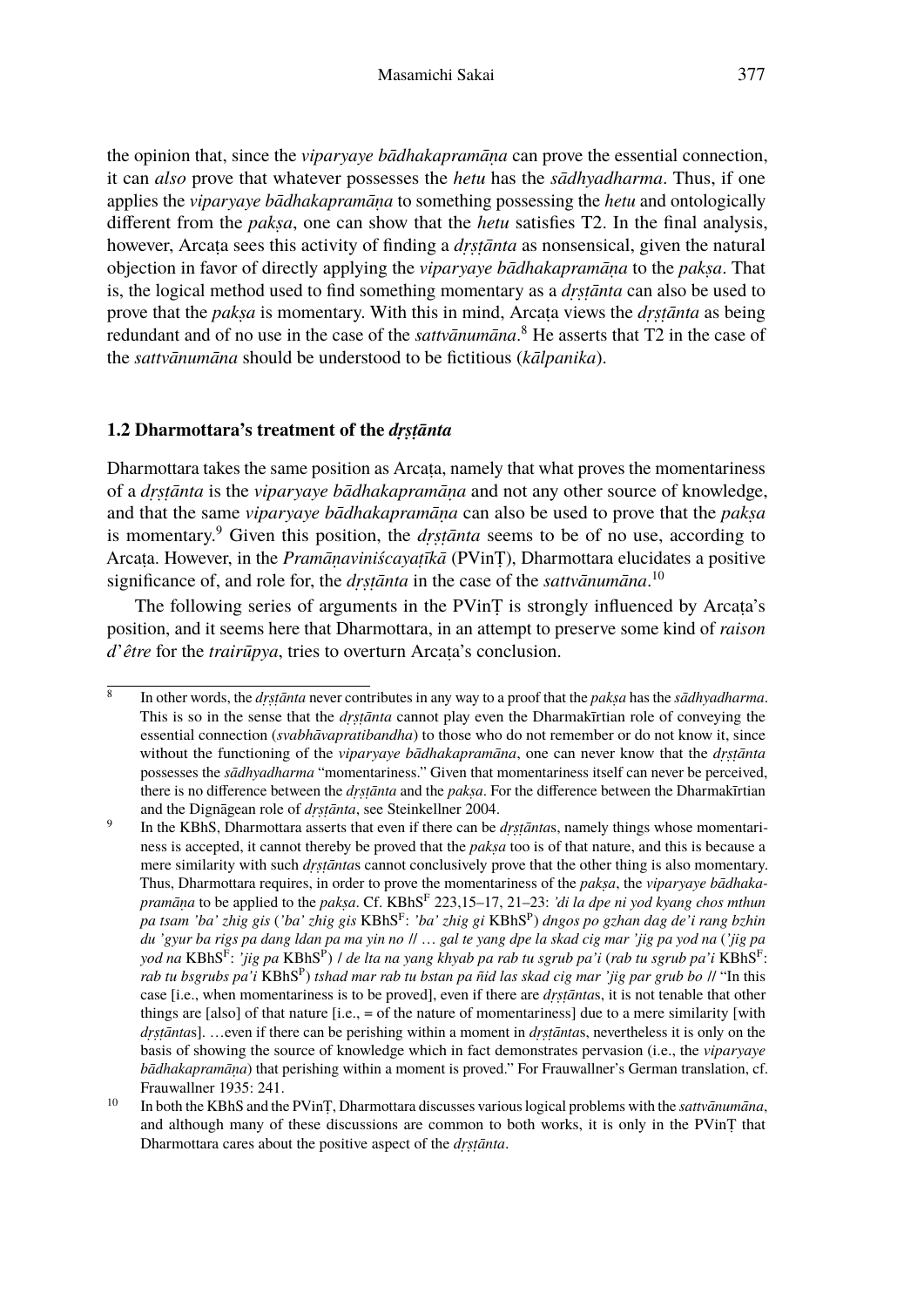#### *1.2.1 dṛṣṭānta's role and significance*

In the PVinṬ, Dharmottara states:

If impermanence [i.e., momentariness,] is to be proved, what is a *drstanta*, where the relation between that which is to be pervaded and that which pervades [it] should be demonstrated? And he [i.e., Dharmakīrti] will declare [later, in PVin 3 128,1–131,5] that, "One should not take up a *hetu*, relying on scriptural doctrine (*samayalgzhung* PVinT<sub>t</sub>)." And, when an opponent who does not adhere to [any] settled doctrine (*siddhānta*) objects to momentariness, in that case, he should be forced to provisionally accept the momentariness of a certain thing even by receiving bribes (*utkoca*). This is because, otherwise, owing to the lack of a *dṛṣṭānta*, there would be no *hetu*. Therefore, there is no [drstānta] at all whose sādhyadharma has already been well established [for such an opponent]. $^{11}$ 

First, in asking himself what to make of the *drstanta* in the inference of momentariness, Dharmottara refers to Dharmakīrti's discourse on the antinomic reasons (*viruddhāvyabhicārihetu*) in the third chapter of the *Pramāṇaviniścaya*. There Dharmakīrti argues that his three kinds of *hetu* – essential feature (*svabhāva*), effect (*kārya*), and non-perception (*anupalabdhi*) – can never be antinomic. This is because they are all based on real things (*vastu*). According to him, any *hetu*s based on scriptures (*āgama*) are antinomic, since they do not issue from the force of seeing real things (*avastudarśanabalapravṛtta*).<sup>12</sup> With respect to this position of Dharmakīrti, Dharmottara sees a role for a *dṛṣṭānta*. Namely,

<sup>11</sup> PVinṬ 2 Ms 99a3–6: *athānityatve sādhye ko dṛṣṭāntaḥ*, *yatra vyāpyavyāpakabhāvaḥ sidhyeta*. <sup>a</sup>*na ca samayam āśritya hetur upādeya*<sup>a</sup> *iti vakṣyati*. *anāśritasiddhāntakaś ca paro yadā kṣaṇikatvaṃ* (*kṣaṇikatvaṃ* emended [cf. *skad cig ma nyid* PVinṬt]: *kṣaṇikaṃ* Ms) *prati pratyavatiṣṭhate*, *tadāsāv utkocādānenāpi kasyacit padārthasya kṣaṇikatvābhyupagamaṃ* (*padārthasya kṣaṇikatvā*° emended: *padārthakṣaṇikatvā*° Ms) *kārayitavyaḥ*. b *itarathā hi dṛṣṭāntābhāvād dhetur na syāt*. *tasmān na prasi*ddhasādhyadharmaḥ kaścit<sup>b</sup>. For Tani's Japanese translation from the Tibetan version, see Tani 2000: 167.  $a^{-a}$  To my understanding, the bold part is Dharmottara's short summary of PVin 3 128,1–131,5, where Dharmakīrti details antinomic reasons (*viruddhāvyabhicāra*). I have not yet been able to find an exact passage in the PVin. For the Tibetan translation corresponding to PVin 3 128,1–131,5, which has been translated into Japanese with a clear analysis, see Ono 2010:  $136-139$ . <sup>b-b</sup> For this part, the Tibetan version reads as follows: PVinṬ<sup>t</sup> P305b3;D253a3: *de lta ma yin na dpe med pas gtan tshigs ma yin par 'gyur ro* // *de'i phyir bsgrub par bya ba'i chos ma grub pa la ni dpe 'ga' yang med do* // "Otherwise, because there is no *drstānta*, [a relevant reason property] would not indeed be a reason property. Therefore, with regard to [a reason property] whose *sādhyadharma* is not well established (\**aprasiddhasādhyadharme*/\**asiddhasādhyadharme*), there is no *dṛṣṭānta* at all (\**na kaścid dṛṣṭāntaḥ*)." For me, the content of this Tibetan translation is difficult.

<sup>12</sup> Cf. PVin 3 128,2–5: *na hi sambhavo 'sti kāryasvabhāvayor uktalakṣaṇayor anupalambhasya vā viruddhāvyabhicāritāyām*. *na cānyo 'vyabhicārī*. *tasmād avastudarśanabalapravṛttam āgamāśrayam anumānam āśritya tadarthavicāreṣu viruddhāvyabhicārī sādhanadoṣa uktaḥ*, *śāstrakārāṇām artheṣu bhrāntyā viparītasvabhāvopasaṃhārasambhavāt*. *na hy asti sambhavo yathāvasthitavastusthitiṣv ātmakāryānupalambheṣu*.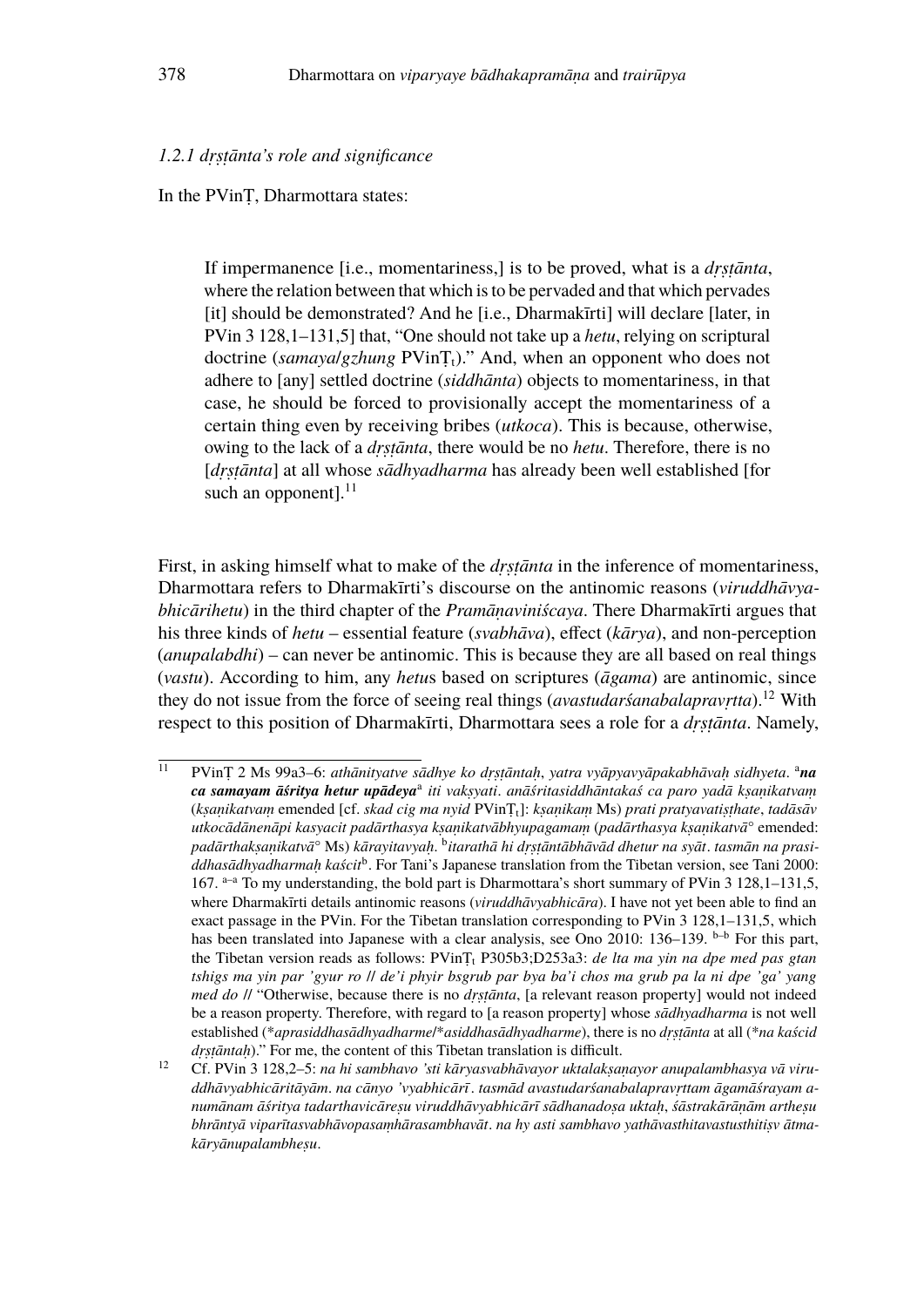Dharmottara regards a *dṛṣṭānta* as a place where it is guaranteed that a relevant *hetu* is based on a real thing and not on scripture.<sup>13</sup>

Then, Dharmottara imagines a certain situation in which a *dṛṣṭānta* is needed: Suppose there is an opponent who is open-minded, i.e., free from any dogmas, but who never accepts momentariness. In that case, an advocate of momentariness must force that opponent into provisionally accepting (*abhi-upa-* $\sqrt{gan}$ ) the momentariness of a certain thing – this 'certain thing' is a *dṛṣṭānta*. Otherwise, not only could he not present the *sādhyadharma* to him, but he could not present even the *hetu*. That is, for such an opponent a certain thing serving as *dṛṣṭānta* would be the first place where both the *sādhyadharma* and the *hetu* coexist. Therefore, with this *drstānta* the proponent can first establish both for that opponent. So, the proponent must employ the following procedure: first, force the opponent into provisionally accepting the momentariness of a certain thing, and second, make it known to him that the *hetu* is also there. After that, he can eventually move on to a proof of the momentariness of the *pakṣa*. However, at this point, the *sādhyadharma* of that *dṛṣṭānta* has not yet been proved.

#### *1.2.2 Definition of the dṛṣṭānta in the case of the sattvānumāna*

In this line of argumentation, Dharmottara defines the *drstanta* in the inference of momentariness as follows:

Moreover, with regard to this "grasping/holding of a *dṛṣṭānta* [in a proof]," mentioned here and there, the following is the meaning: It is by depending on the fact that the *hetu* exists in a thing that is different from the *pakṣa* that one can make the defeating source of knowledge function, not in a different manner. Therefore, the *dṛṣṭānta* is an object 1) which is a sphere (*viṣaya*) where *hetu* is established and 2) which is a place where the defeating source of knowledge is shown. For an opponent in turn, however, [*dṛṣṭānta*] is not [yet] proved as being caused to be bound to the *sādhyadharma*, [i.e., momentariness], [until the defeating source of knowledge is made to function there]. $<sup>14</sup>$ </sup>

One aspect of this is that Dharmottara confirms that the *hetu* should be established on the basis of reality and that it is in the *dṛṣṭānta* that this takes place. Another aspect is that the *dṛṣṭānta* is a place where the *viparyaye bādhakapramāṇa* should be shown, since

<sup>&</sup>lt;sup>13</sup> In the *sattvānumāna*, the *hetu* as "existence" refers to "purpose fulfillment," and this is of course established on the basis of seeing real things – for example, in the case of a pot as the *drstanta*, its purpose fulfillment, holding water etc., is established by observation.

<sup>14</sup> PVinṬ 2 Ms 99a6–7: *yaḥ punas tatra tatra dṛṣṭāntaparigraha uktaḥ*, *tatrāyam abhiprāyaḥ* (*abhiprāyaḥ* emended [cf. *dgongs pa* PVinṬt]: *a*{*pra*}*y*{*ā*}*ayaḥ* Ms) – *sādhyadharmivyatirikte vastuni hetoḥ sattvam āśritya bādhakaṃ pramāṇaṃ vyāpārayituṃ śakyam*, *nānyathā*. *tasmād dhetor vidhiviṣayo bādhakapramāṇapradarśanagocaro* (°*pradarśana*° emended [cf. *rab tu ston pa'i* PVinṬt]: °*darśana*°) *'rtho dṛṣṭāntaḥ*. *na tu prativādinaḥ sādhyadharmasambandhitaḥ siddhaḥ*. For Tani's Japanese translation from the Tibetan version, see Tani 2000: 168.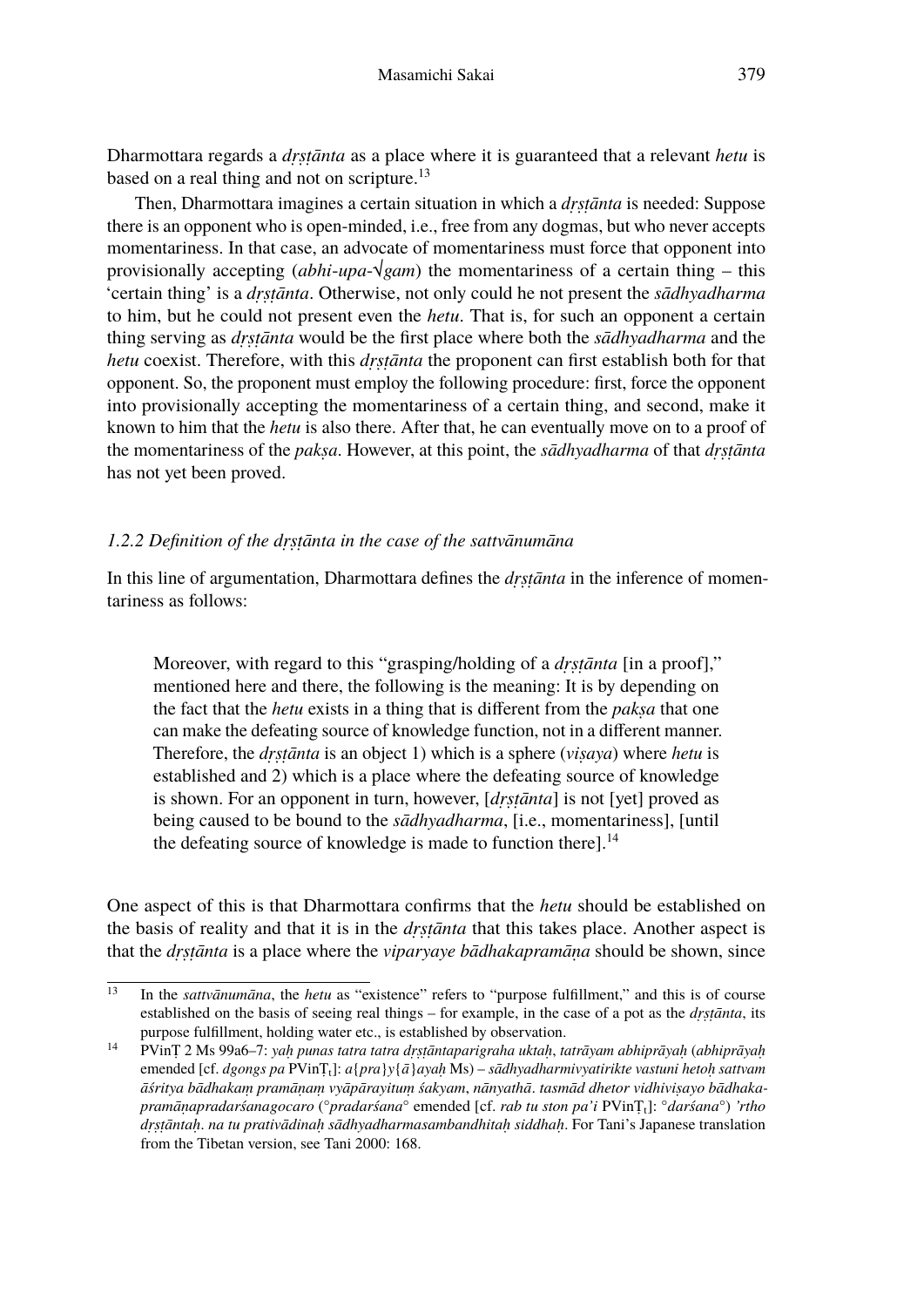otherwise, the proponent cannot prove the *dṛṣtānta*'s momentariness, which has been only forcibly and provisionally accepted by the opponent.<sup>15</sup>

# **2 The crucial problem of the** *hetu sattva***: No need for the** *trairūpya* **condition as a whole**

However, the position that the *viparyaye bādhakapramāṇa* establishes as proved the provisionally accepted momentariness of a *dṛṣṭānta* evokes the very crucial problem, which, to the best of my knowledge, was first propounded by Arcata, and which equally confronted later Buddhist logicians.

Dharmottara introduces the following, seemingly rhetorical *pūrvapakṣa*:

[Objection 1:] If the defeating source of knowledge does not require [a *drstānta*] of which the *sādhyadharma* is already admitted, then, in this manner, when the defeating source of knowledge shows the pervasion of [a property] "being produced" by [a property] "being impermanent" in a property possessor as *dṛṣṭānta*, this very same defeating source of knowledge will prove the impermanence in the *paksa* too. Thus, it is in every case the defeating source of knowledge that is capable of proving the *sādhya*[*dharma*]. For this reason, there is the undesirable consequence that the *hetu*, which is of the essential feature type, is not a real *hetu* (*ahetutvaprasaṅga*). [Objection 2:] Moreover, even if the following is the case: "Defeating (*bādhaka*) itself does not occur without depending upon [the *hetu*s] 'being existent' and 'being produced,' therefore, [the *hetu*] 'being existent' should be needed," it is nevertheless only on the basis of *pakṣadharmatva* [i.e., the fact that the *hetu* is a property of the *pakṣa*], which is accompanied by the defeating source of knowledge, that the *sādhyadharma* is proved. Thus, there is the undesirable consequence that there is not a threefold condition [as a whole, namely because only the first condition is needed].<sup>16</sup>

The points of this objection are:

 $\frac{15}{15}$  It should be noted here that in the KBhS Dharmottara does not mention the role and significance of *dṛṣṭānta* in the case of the *sattvānumāna* that he discusses in the PVinṬ (cf. the text portions of the PVinṬ 2 cited in nn. 11 and 14 above).

<sup>&</sup>lt;sup>16</sup> PVinȚ 2 Ms 99a7–99b3: <sup>a</sup>yadi badhakam pramāṇaṃ na siddhasādhyadharmāpekṣam, evaṃ tarhi *yenaiva bādhakena pramāṇena dṛṣṭāntadharmiṇi kṛtakatvasyānityatvena vyāptir upadarśyate*, *tenaiva pramāṇena sādhyadharmiṇy apy anityatvaṃ setsyatīti sarvatra bādhakam eva pramāṇaṃ sādhyasādhanasamartham*. *ataḥ svabhāvahetor ahetutvaprasaṅgaḥ*. <sup>a</sup> *athāpi sattvaṃ kṛtakatvaṃ cānāśritya bādhakam eva na pravartata iti sattvam āśrayaṇīyaṃ*, *evam api pakṣadharmatvād eva bādhakapramāṇasahāyāt sādhyasiddhir iti trairūpyābhāvaprasaṅgaḥ*. For Tani's Japanese translation from the Tibetan version, see Tani 2000:  $168-169$ .  $a^{-a}$  For this part we have a parallel argument in the KBhS. Cf. KBhS<sup>F</sup> 223,23–25: *gal te de ltar na bsgrub par bya ba'i chos can nyid la khyab pa* (*khyab pa* KBhS<sup>F</sup> : *khyab pa'i* KBhS<sup>P</sup> ) *sgrub pa'i tshad mas skad cig ma nyid du sgrub na yod pa zhes bya ba'i gtan tshigs nye bar blangs pa don med par 'gyur ro zhe na* / "[Objection:] If, in this way [i.e., as it is in the *drstānta*], the source of knowledge demonstrating pervasion proves momentariness just in the *paksa* itself, it should be useless to take/employ the *hetu* called *sattva* [in an inference]." For Frauwallner's German translation, cf. Frauwallner 1935: 241–242.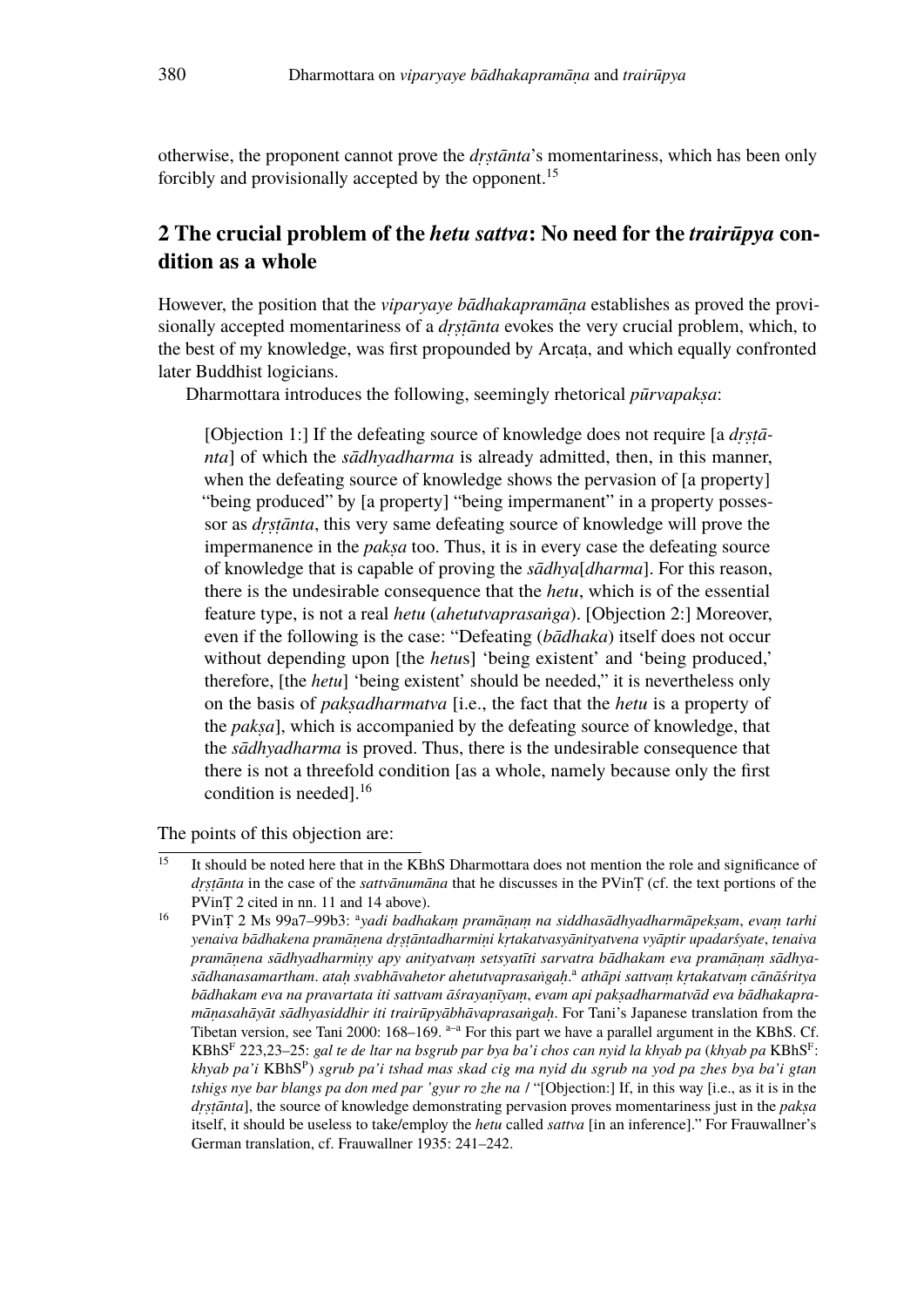- 1. Given that the *viparyaye bādhakapramāṇa* can *in fact prove* the *dṛṣṭānta*'s momentariness, it can prove the *pakṣa*'s momentariness too. It follows then that the *hetu sattva* in the *sattvānumāna* is not a real *hetu* that can in fact prove *sādhyadharma* – the real *hetu*, i.e., reasoning, is the very *viparyaye bādhakapramāṇa* instead.
- 2. It may be the case that defeating does not occur without this *hetu* since what is defeated by the *viparyaye bādhakapramāṇa* is this *sattva* in the case where nonmomentariness is supposed<sup>17</sup> – and so, in this sense, the *hetu* seems to be needed.<sup>18</sup> Nevertheless, it should actually be the case that only the *pakṣadharmatva* – the fact that the *hetu* is a property of the *pakṣa* – is needed. This is because the *viparyaye bādhakapramāṇa* can function in the *pakṣa* if and only if that *pakṣa* possesses *sattva*, so that its possession of the *sādhyadharma* can be proved by it. In this case, what is needed for a sound inference is only the first *trairūpya* condition (henceforth: T1). Thus, the *trairūpya* condition considered *as a whole* would be useless.

It is this same second point of this objection on the basis of which Arcata discards the necessity of T2.

#### **2.1 Counterexample and the second** *trairūpya* **condition**

To respond to these undesired consequences on behalf of the *trairūpya* theory, Dharmottara appeals to the concept of a 'counterexample' in a possible debate with opponents:

[Answer:] [To this objection,] we say (*ucyate*): What has been said, namely that, "[It is sufficient that] there is pervasion only in the *pakṣa*, and so what can be gained by grasping other property possessors [other than the *pakṣa*]?" is not tenable. This is because it is not possible to show the defeating source of knowledge in a single locus [i.e., in the *pakṣa*], after setting aside visible objects that are different from the *pakṣa*. Suppose the defeating source of knowledge should be shown in the following manner: "If there were not the momentariness of a sound, there would not be even [its] existence." If an opponent were to say, "Just as a visible thing, such as a pot etc., though not momentary, achieves purpose fulfillment, this sound too must be so," [then] those visible [things], such as pots, should also in the same manner [i.e., like in the case of a sound] be brought into the scope of the defeating source of knowledge. And, with regards to those [visible things such as a pot and the like] that have [already] been brought into the scope [of the defeating source of knowledge], he [i.e., the opponent] may respond: "A certain invisible thing, though it achieves purpose [fulfillment], should be (*bhaviṣyati*) non-momentary, and these visible [things, the pot and so on] are like this." Therefore, [this] invisible thing that has in turn been put forth as a [counter]example by the opponent should be brought into the scope of the defeating source of knowledge. Therefore, why is it the

 $\frac{17}{18}$  Cf. n. 6 above.

<sup>18</sup> In other words, this position refers to the view that the *hetu sattva* and the property "being existent" defeated by the *viparyaye bādhakapramāṇa* are the same.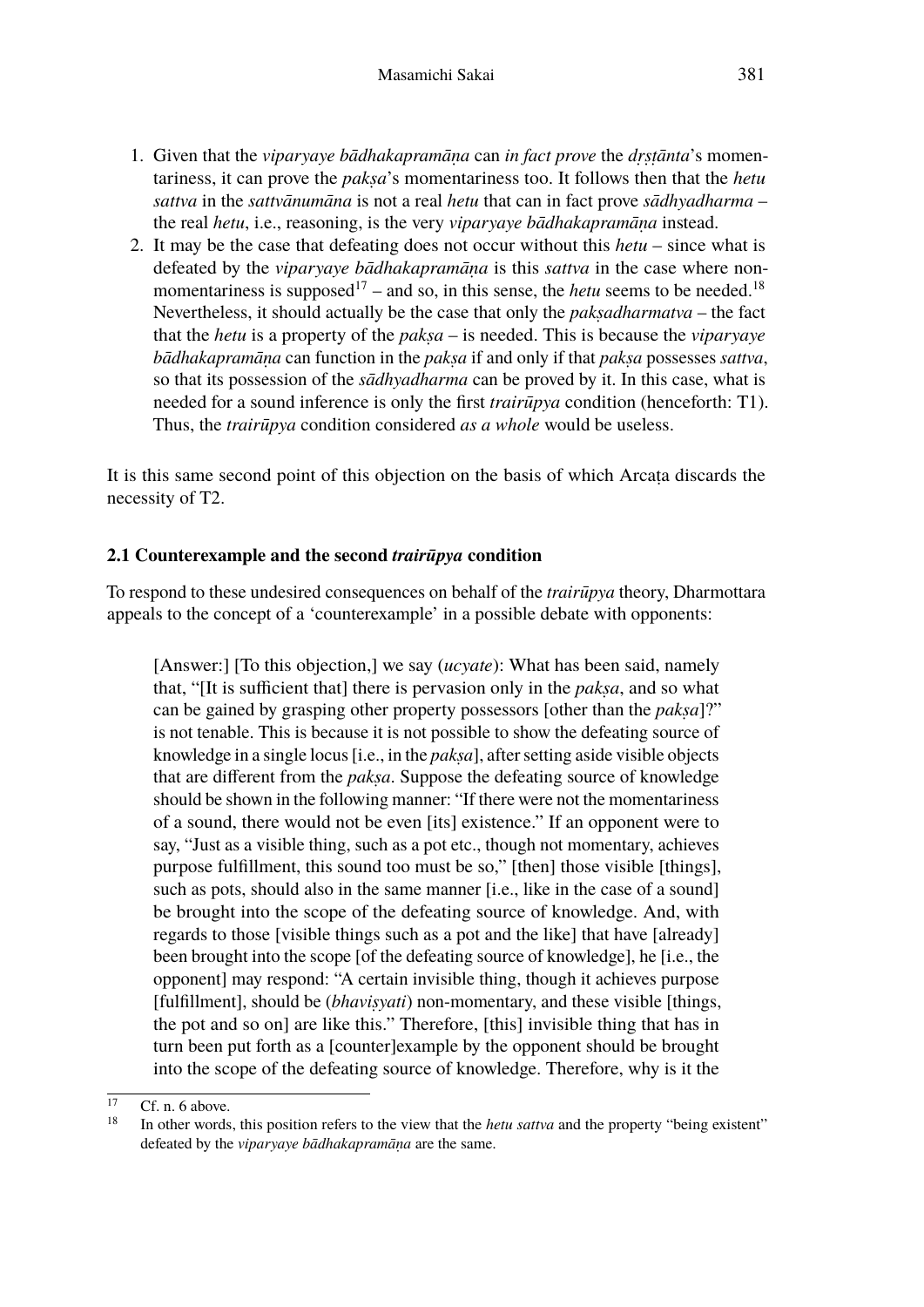case that the defeating source of knowledge is shown only in the specific and single *pakṣa*? 19

Dharmottara's point is this: Even though the proponent applies the *viparyaye bādhakapramāna* directly to the *paksa* and thereby completes the proof of its momentariness, his

<sup>19</sup> PVinṬ 2 Ms 99b3–7: *ucyate – yad uktam – sādhyadharmiṇy eva vyāptiḥ*, *tat kiṃ dharmyantaraparigraheṇeti*, *tad ayuktam*, *yasmād dṛṣṭān sādhyadharmivyatiriktān bhāvān parityajya naikasmin dharmiṇi bādhakaṃ pramāṇaṃ śakyaṃ darśayitum*. *yadi kṣanikatvaṃ na syāc chabdasya*, *sattvam eva na syād ity evaṃ bādhake pramāṇe darśayitavye yadi paro brūyāt – yathā ghaṭādir dṛṣṭo bhāvo 'kṣaṇikatve 'py arthakriyākārī*, *tadvad ayaṃ śabdo 'pi syāt iti*, *evaṃ te 'pi dṛṣṭā ghaṭādayo bādhakapramāṇaviṣayīkartavyāḥ*. *teṣu ca viṣayīkṛteṣu punarbrūyāt* (*punarbrūyāt* emended: *punabrūyāt* Ms) *– adṛṣṭo bhāvaḥ kaścid arthakāry apy akṣaṇiko bhaviṣyati*, *tadvac cāmī dṛṣṭā iti punaḥ pareṇa dṛṣṭāntīkṛto 'dṛṣto bhāvo bādhakapramāṇaviṣayīkartavya iti* (*°kartavya iti* emended [*bya dgos pa'i phyir* PVinṬt]: *°kartta iti* Ms) *katham ekasminn eva sādhyadharmiṇi bādhakapramāṇapradarśanam*. For Tani's Japanese translation from the Tibetan version, see Tani 2000: 169–170. For this part we have a parallel argument in the KBhS (the exact literal parallel is the part *a*–*a*). Cf. KBhS<sup>F</sup> 223,25–224,17: <sup>a</sup>chos can nyid la khyab pa *sgrub par byed pa'i* (*khyab pa sgrub par byed pa'i* KBhS<sup>F</sup> : *khyab par sgrub par byed pa'i* KBhS<sup>P</sup> ) *tshad mar rab tu bstan par ni nus pa ma yin te* / *'di ltar khyab pa sgrub pa'i tshad ma ni 'di ltar bstan par bya ste* / *gal te sgra rtag par gyur na rim dang cig car dag gis don bya ba la nye bar sbyor bar mi 'gyur ro zhes so* // *'di la ni pha rol pos kyang ji ltar bum pa skad cig ma ma yin yang rim dang cig car dag gis mngon par 'dod pa'i 'bras bu bsgrub par nus pa de bzhin du sgra yang 'gyur ro zhes brjod par nus so* // *'di la yang lan* / *bum pa yang ngas gnod par byed pa'i tshad ma'i yul du byas pa nyid do zhes brjod dgos so* // *des na rnam grangs 'dis pha rol gyi nye bar bkod pa mthong ba'i dngos po mtha' dag rgol bas* (*rgol bas* KBhS<sup>F</sup> : *gol bas* KBhS<sup>P</sup> ) *gnod par byed pa'i tshad ma'i yul du bya ba yin no* // *gal te pha rol po dngos po 'ga' zhig skad cig ma ma yin par rim dang cig car gyis* (*rim dang cig car gyis* KBhS<sup>F</sup> : *rim dang cig car gyi* KBhS<sup>P</sup> ) *don byed par nus pa de bzhin sgra yang yin no zhes ma mthong ba yang dogs par byed na* (*dogs par byed na* KBhS<sup>F</sup> : *dags par byed na* KBhS<sup>P</sup> ) *de la yang gal te 'ga' zhig der gyur na skad cig ma ma yin pa des kyang rim dang cig car dag gis don byed par mi nus so zhes spyir brjod par bya'o* // *des na srid par byas pa'i ma mthong ba de yang gnod par byed pa'i tshad ma'i yul nyid du khas blang bar bya ba nyid do* //<sup>a</sup> *de lta yin pa dang mthong ba dang ma mthong ba'i dngos po mtha' dag la* (*dngos po mtha' dag la* KBhS<sup>F</sup> : *dngos po mtha' dag* KBhS<sup>P</sup> ) *khyab pa sgrub pa'i tshad ma bstan par rnam par gnas pa na* (*rnam par gnas pa na* KBhS<sup>F</sup> : *rnam par gnas pa dang* KBhS<sup>P</sup> ) / *gang dag bsgrub par bya ba'i chos can las* (*bsgrub par bya ba'i chos can las* KBhS<sup>F</sup> : *bsgrub sgrub par bya ba'i chos can las* KBhS<sup>P</sup> ) *tha dad pa'i dngos po de dag dpe'i dngos la brten pa'i phyir bsgrub par bya ba'i chos can las tha dad pa gang dag la* (*gang dag la* KBhS<sup>F</sup> : *gang la* KBhS<sup>P</sup> ) *gtan tshigs yod pa de dag ni dpe yin te* / *bsgrub par bya ba'i dngos po nges pa ni* (*nges pa* ni KBhS<sup>F</sup>: nges pa na KBhS<sup>P</sup>) khyab pa sgrub pa'i tshad ma la rag las pa'i phyir ro // ''ª[Answer:] It is not possible to show the source of knowledge proving pervasion only in the *pakṣa* alone. This is because the source of knowledge demonstrating pervasion should be shown in the following manner – 'If a sound [i.e., the *pakṣa*] were permanent, it would be employed in fulfilling a purpose neither in a gradual nor in a simultaneous manner.' [A proponent says] so. Against this, [his] opponent in turn can retort – 'Just as a pot, though being non-momentary, can bring about an expected effect in a gradual or simultaneous manner, so too must a sound be.' Against this too, the reply should be stated [as follows] – 'A pot too is by all means brought into the scope of the defeating source of knowledge by me [i.e., the proponent].' Thus, every visible thing proposed (\**upanyasta*) by the opponent through such an enumeration is brought into the scope of the defeating source of knowledge by the disputant [i.e., the proponent]. If the opponent doubts even an invisible [thing], saying that, 'A certain thing, being non-momentary, can fulfill a purpose in a gradual or simultaneous manner, and a sound is so too,' [then], against this too, it should be generally stated – 'If there were to exist a certain [thing, and if it were] not momentary, it also would be incapable of fulfilling a purpose, whether in a gradual or in a simultaneous manner.' Therefore, this invisible [thing] too, which has been hypothetically assumed [by the opponent], is necessarily provisionally accepted as the object of the defeating source of knowledge.<sup>a</sup> And when in this manner it is established that the source of knowledge demonstrating pervasion is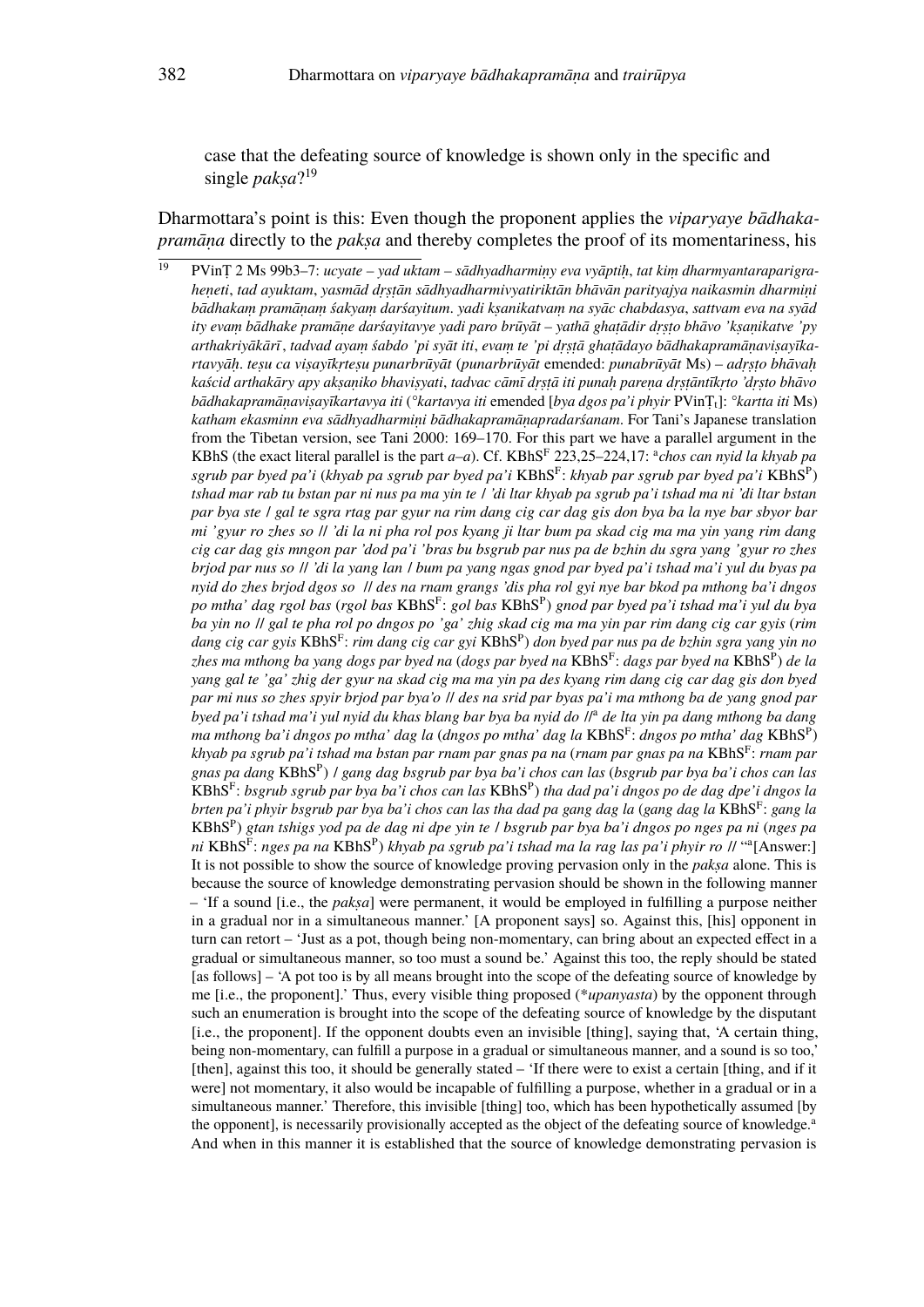opponent might bring other existing things as 'counterexamples' which are thought to be non-momentary but capable of purpose fulfillment. Theoretically speaking, for any existent things including even invisible things (*adṛśya*), it is not until the *viparyaye bādhakapramāṇa* functions that their momentariness is proved, since only it is capable of proving momentariness. In this sense, the opponent has the right to present counterexamples to which the *viparyaye bādhakapramāṇa* has not yet been applied, so as to invalidate the *pakṣa*'s momentariness. Dharmottara insists that, in order to rebut such counterexamples, the proponent must show the *viparyaye bādhakapramāṇa* in counterexamples. This activity amounts to the fact that the opponent needs to hold T2, in that such counterexamples will be ontologically different things from the *pakṣa*. In this regard, it is not the case that the *trairūpya* condition *in its totality* is useless. Rather, it is an indispensable condition for a sound inference of the *paksa*'s momentariness. In this way, Dharmottara, although basically inheriting Arcaṭa's view, asserts the significance of T2.

### *2.1.1 Omni-applicability of the viparyaye bādhakapramāṇa*

In theory, the opponent can pose an infinite number of counterexamples including even invisible things. Therefore, the proponent must apply the *viparyaye bādhakapramāṇa* to each and every case according to the situation. In other words, the *viparyaye bādhakapramāṇa must be* such a source of knowledge as *should* and *in fact can be* applied to all counterexamples brought forth by the opponent. In this regard, Dharmottara calls Dharmakīrti's *viparyaye bādhakapramāṇa* "that whose scope is a collection of all things" (*sarvapadārthopasaṃhāraviṣayam*).

And for this very reason, for the Teacher [i.e., Dharmakīrti], that which demonstrates the relation between that which is to be pervaded and that which pervades [it, i.e., the *viparyaye bādhakapramāṇa*,] is intended to have the scope of a collection of all things, as [he] has said [in the PVin 2 76,3–4]: "whatsoever is produced is impermanent." And he does not accept the pervasion which is subject to distinctions among the *pakṣa* and the like. Therefore, the logical mark, whose scope is in fact all things, is ascertained to be pervaded by its own target [property], which is proved by the defeating source of knowledge.<sup>20</sup>

As the reason for the *viparyaye bādhakapramāṇa*'s omni-applicability, Dharmottara refers to an essential feature of the *hetu* "existence" (*sattva*), which is a part of the *viparyaye*

shown in [both] all visible and invisible things – since [in this case] those things that are different from the *pakṣa* belong to a subset of example objects – [all] those things which are different from the *pakṣa* and in which the *hetu* exists are [all] examples. This is because the ascertainment of [whether] the target [property] exists (\**bhāva*) [or does not exist] depends on the source of knowledge that demonstrates pervasion." For Frauwallner's German translation, cf. Frauwallner 1935: 242.

<sup>20</sup> PVinṬ 2 Ms 99b1–100a1: *ata eva ca sarvapadārthopasaṃhāraviṣayaṃ vyāpyavyāpakabhāvasādhakam iṣṭam ācāryasya*, *yad āha – yat kiñcit kṛtakam*, *tat sarvam anityam iti* (cf. PVin 2 76,3–4: *yat kiñcit kṛtakaṃ tat sarvam anityam…*). *pakṣādipravibhāgāpekṣāṃ ca vyāptiṃ necchati*. *tasmāt sarvapadārthaviṣayam eva liṅgaṃ bādhakena pramāṇena sādhitasvasādhyavyāptikam avasātavyam*. For Tani's Japanese translation from the Tibetan version, see Tani 2000: 172.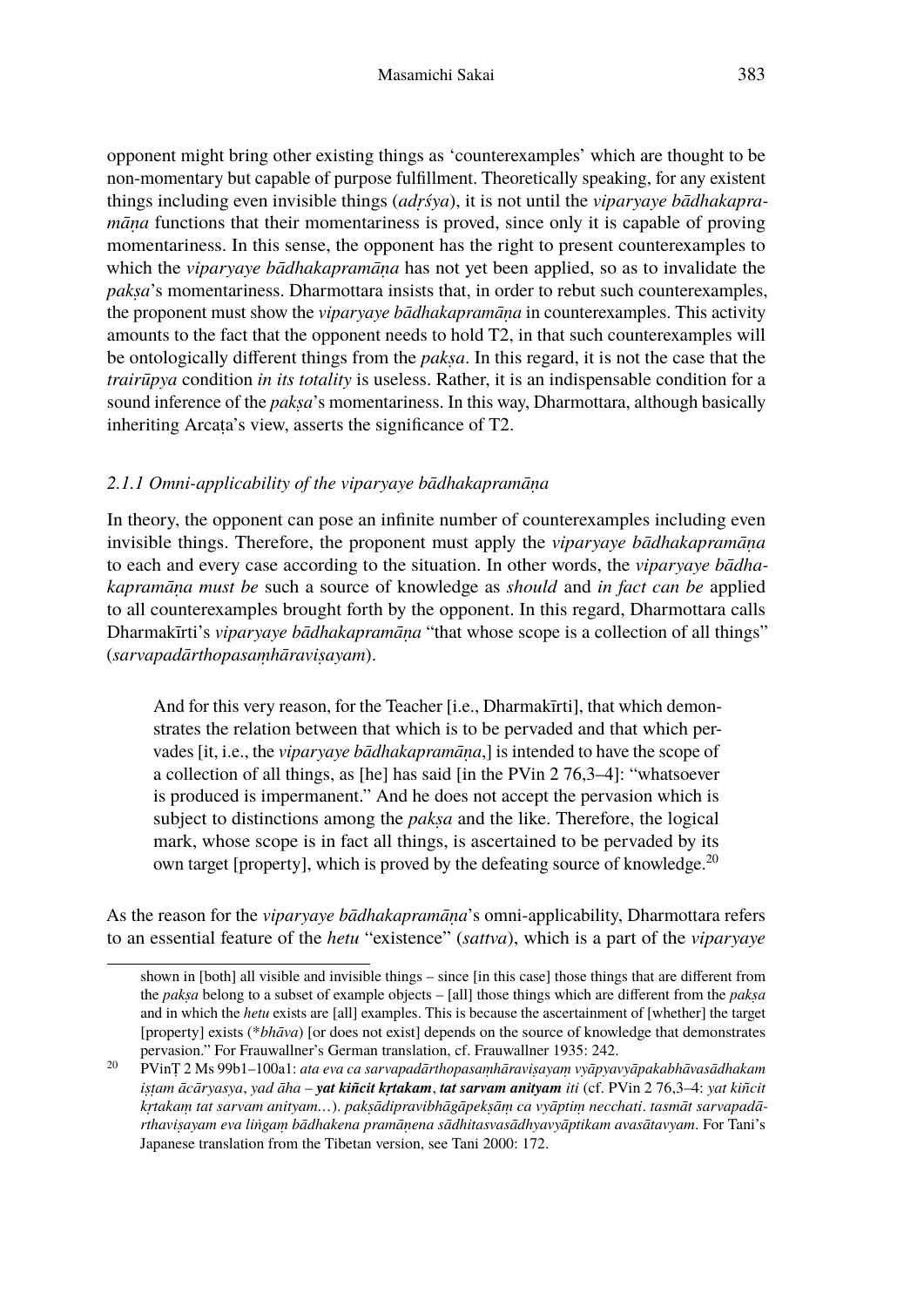*bādhakapramāṇa*: namely, that it pertains to *all things*. <sup>21</sup> Thus, the pervasion ascertained by the *viparyaye bādhakapramāṇa* functioning with this special property is not subject to distinctions between *pakṣa* and non-*pakṣa*. In short, the *viparyaye bādhakapramāṇa* proves that *all things are momentary*.

### **3 Problem of the first** *trairūpya* **condition**

However, the *viparyaye bādhakapramāṇa*'s omni-applicability prompts a further crucial problem for the advocate of *trairūpya*, namely that T1 (= *pakṣadharmatā*) is useless. Given that the *viparyaye bādhakapramāṇa* proves that *all things are momentary*, then, since the *pakṣa* is already included in the sphere of *everything*, its momentariness is proved solely by the *viparyaye bādhakapramāṇa*. Thus, it is useless to *particularly* point out, in an inference, the *pakṣa*'s possession of the *hetu* "existence." Arcaṭa does not discuss any problem of this kind in his HBT.<sup>22</sup>

The relevant objection in the PVinT reads:

[Objection:] But, given that the pervasion is shown [by the defeating source of knowledge] as encompassing all things, a sound [as the *pakṣa*] too, which is included in all [things], is proved to be momentary. Thus, there is no benefit to including a property of the *paksa* [in the arguments].<sup>23</sup>

 $\overline{a_1}$  In the PVinT, Dharmottara differentiates the logical scope of the inferential reason property "being existent" (*sattva*) from that of the inferential reason property "being produced" (*kṛtakatva*). For the Buddhists, their ontological scopes are the same, but it might be the case that there are some opponents for whom this is not the case. According to Dharmottara's explanation, Dharmakīrti is taking such a possibility into account when he introduces this *hetu*. The scope of the former includes something that has a cause, i.e., is produced, but which is beyond the category of the five aggregates (*pañcaskandha*), i.e., invisible, incognizable. Cf. Sakai 2010: 143–144.

<sup>&</sup>lt;sup>22</sup> Cf. Sakai 2015: 291–292 (section 4.2.). Durvekamista elucidates where Arcata sees the significance of T1 in the *sattvānumāna*. He reports (HBṬĀ 261,23–262,2) that Arcaṭa's way of recognizing the necessity of T1 is rejected by Dharmottara and the like who have a different view on the same issue. According to Durvekamiśra, Arcaṭa requires T1, so that one can indicate the object to which the *viparyaye bādhakapramāṇa* is applied in a relevant inference. On the other hand, Dharmottara's reason for needing T1 is so that one can ascertain the *pakṣa*'s being real (*tattva*). For this interesting controversy, cf. Sakai 2019.

<sup>23</sup> PVinṬ 2 Ms 100a1–2: *nanu ca sarvapadārthopasaṃhāravati vyāptipradarśane śabdo 'pi sarvāntarbhūtaḥ kṣaṇikaḥ siddha iti na pakṣadharmopasaṃhārasya phalam*. For this part we have a parallel argument in the KBhS. Cf. KBhS<sup>F</sup> 224,18–22: *gal te dngos po mtha' dag gi yul la (yul la* KBhS<sup>F</sup>: *yul can la* KBhS<sup>P</sup> ) *khyab pa sgrub pa'i tshad ma srid na* / *'o na ni des na ji ltar dpe dag la bsgrub bya nges pa khyab pa sgrub pa'i tshad ma dang 'brel pa de bzhin du bsgrub bya'i chos can la yang rjes su 'gro ldog rab tu grub pa dag las mngon par 'dod pa grub pas phyogs kyi chos nye bar bstan pas ci bya zhe na* / "[Objection:] If the source of knowledge demonstrating pervasion is applicable to the sphere of all things, then, on the basis of this [fact], with regard to examples, ascertainment of the target [property] is subject to the source of knowledge demonstrating pervasion. In the same manner, with regard to the site too, the desired [property, i.e., momentariness] is proved due to the positive and negative concomitances that are in fact established [by the source of knowledge that demonstrates pervasion]. Thus, what can be gained by pointing out a property of the site?" For Frauwallner's German translation, cf. Frauwallner 1935: 242–243.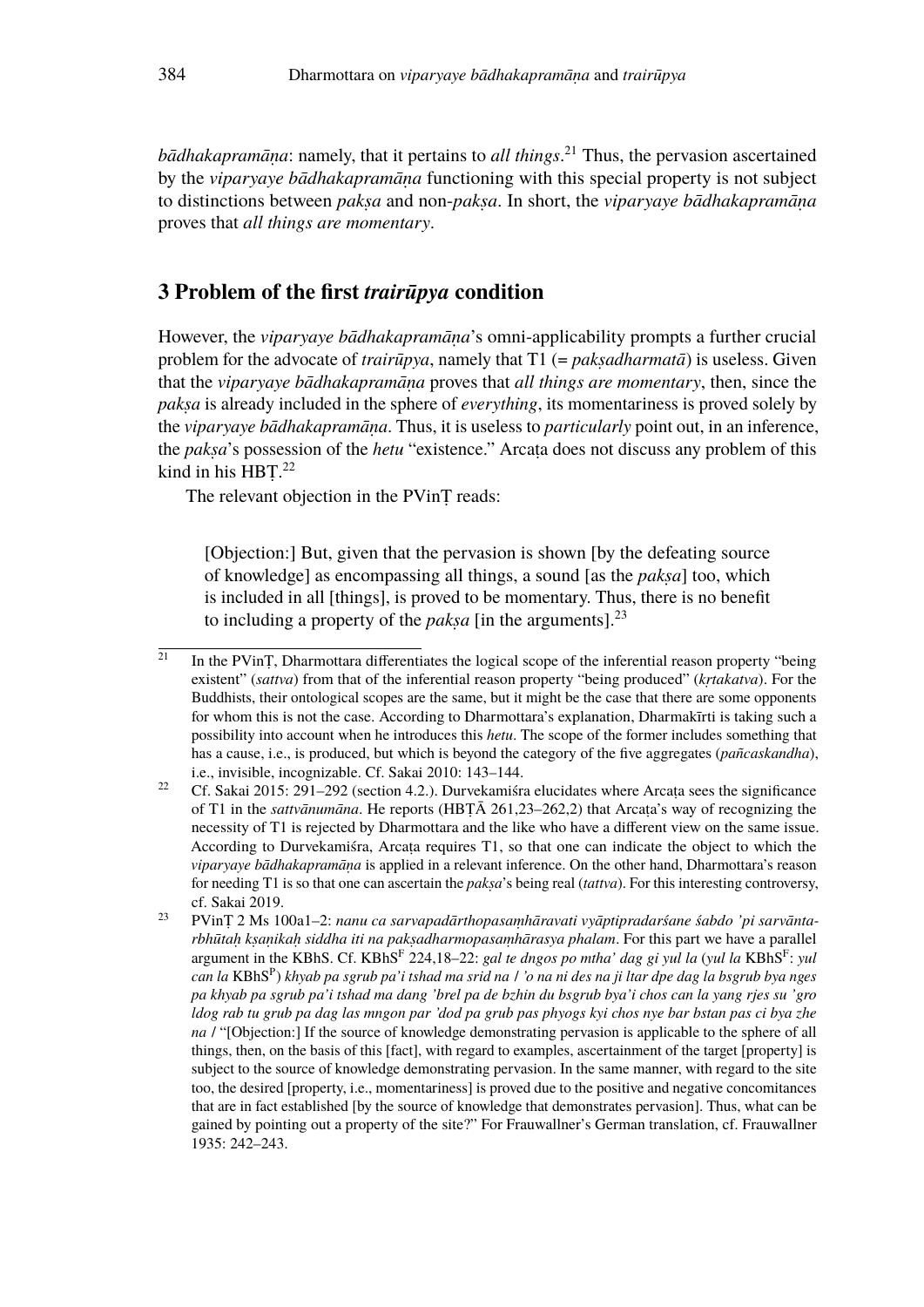Dharmottara rebuts this by strictly distinguishing the ascertainment of pervasion from that of whether or not the relevant *pakṣa actually exists*, i.e., in reality. That is, the ascertainment of pervasion by the *viparyaye bādhakapramāṇa* that everything, including the *pakṣa*, is momentary belongs to a theoretical level; on the other hand, the ascertainment of whether the *pakṣa actually exists* belongs to an actual, epistemological level. He says:

[Dharmottara:] Well then, is it the case that a hare's horn is known to be existent to a person who has already ascertained that "Whatever is existent is momentary?" [Objector:] Since a hare's horn does not exist, it is not known [to him]. But a sound does exist. [Dharmottara:] Then, this [i.e., the existence of a sound] should be known by means of another source of knowledge, [since], if this is known, it can be understood that a sound is not like a hare's horn. Therefore, though a sound is generally [i.e., without its individuality,] included in [all things] when pervasion is [demonstrated by the defeating source of knowledge], its [i.e., a sound's] existence should be individually known by means of another source of knowledge in order to ascertain [its own] momentariness.<sup>24</sup>

The ascertainment of pervasion and that of the *paksa*'s actual existence are totally different and independent issues. Knowledge of the former does not imply the latter. Otherwise, once pervasion is demonstrated, it would be proved that not only a sound, but also a hare's horn is momentary. But this is not the case, since a hare's horn does not exist in reality. According to Dharmottara, the *pakṣa*'s actual existence must be ascertained by another source of

<sup>24</sup> PVinṬ 2 Ms 100a2–4: *tat kim idānīṃ yat sat*, *tat sarvaṃ kṣaṇikam iti niścitavato 'pi puṃsaḥ śaśaviṣāṇaṃ sad iti jñātam*. *śaśaviṣāṇasyāsattvād ajñātam*. *śabdasya tu sattvam*. *tat tarhi pramāṇāntarāj jñātavyam*, *yasmiṃ jñāte na śaśaviṣāṇavac chabda ity avagamyeta*. *tasmāt sāmānyenāntarbhūtasyāpi śabdasya vyāptikāle kṣaṇikatvaniścayārthaṃ viśeṣeṇa sattvaṃ pramāṇāntareṇa jñātavyam*. For this part too we have a parallel argument in the KBhS. Cf. KBhS<sup>F</sup> 224,22–225,2: *bden mod kyi 'on kyang dngos po'i tshogs ni mtha' yas la khyab pa bsgrub pa* (*khyab pa bsgrub pa* KBhS<sup>F</sup> : *khyab pa sgrub pa* KBhS<sup>P</sup> ) *yang dngos po mtha' dag gi yul can yin pa des na sgra med kyang bsgrub bya sgrub byed dag gi* (*sgrub byed dag gi* KBhS<sup>F</sup> : *sgrub byed dag gis* KBhS<sup>P</sup> ) *khyab pa ni dngos po gzhan nyid las rab tu grub pa kho na'o* (*rab tu grub pa kho na'o* KBhS<sup>F</sup> : *rab tu grub tu grub pa kho na'o* KBhS<sup>P</sup> ) // *des na ji ltar ri bong gi rwa med par khyab pa grub pa de bzhin du sgra med par rab tu 'grub pa nyid do* // *de las khyab pa mi 'grub pa'i phyir na sgra'i yod pa ni ji ltar yang phan 'dogs par byed pa nyid ma yin no* // *de lta yin dang khyab pa 'grub pa la khas ma blangs pa'i byed pa can sgra'i yod pa nyid ni tshad ma gzhan kho na las rtogs par bya ba yin no* // *des na nges pa tshad ma gzhan la rag las pa sgra'i yod pa nyid ni sgra mi rtag par bsgrub par nus pa'i phyir phyogs kyi chos nye bar bsdu bar bya ba* (*nye bar bsdu bar bya ba* KBhS<sup>F</sup> : *nye bar bsu bar bya ba* KBhS<sup>P</sup> ) *kho na'o* // "[Answer:] This is right. But, a collection of things is infinite, and [the source of knowledge] demonstrating pervasion can be applied to all things (\**sakalapadārthaviṣayam*). Therefore, even if a sound were not to exist, pervasion between the target property and the reason property would surely be realized on the basis of other things [other than a sound]. Thus, just as pervasion is established without the existence of a hare's horn, so [pervasion] is surely established without the existence of a sound. Since pervasion is not established on the basis of that [i.e., a sound], the existence of a sound in no way brings benefits [to the establishment of pervasion]. And it is on the basis of another source of knowledge that the existence of a sound, whose functioning is not accepted in this way when pervasion is proved, has to be understood. Thus, since the existence of a sound, whose ascertainment requires another source of knowledge, is in a position to prove the impermanence of that sound, a property of the site must by all means be included [in the arguments of a proof]." For Frauwallner's German translation, cf. Frauwallner 1935: 243.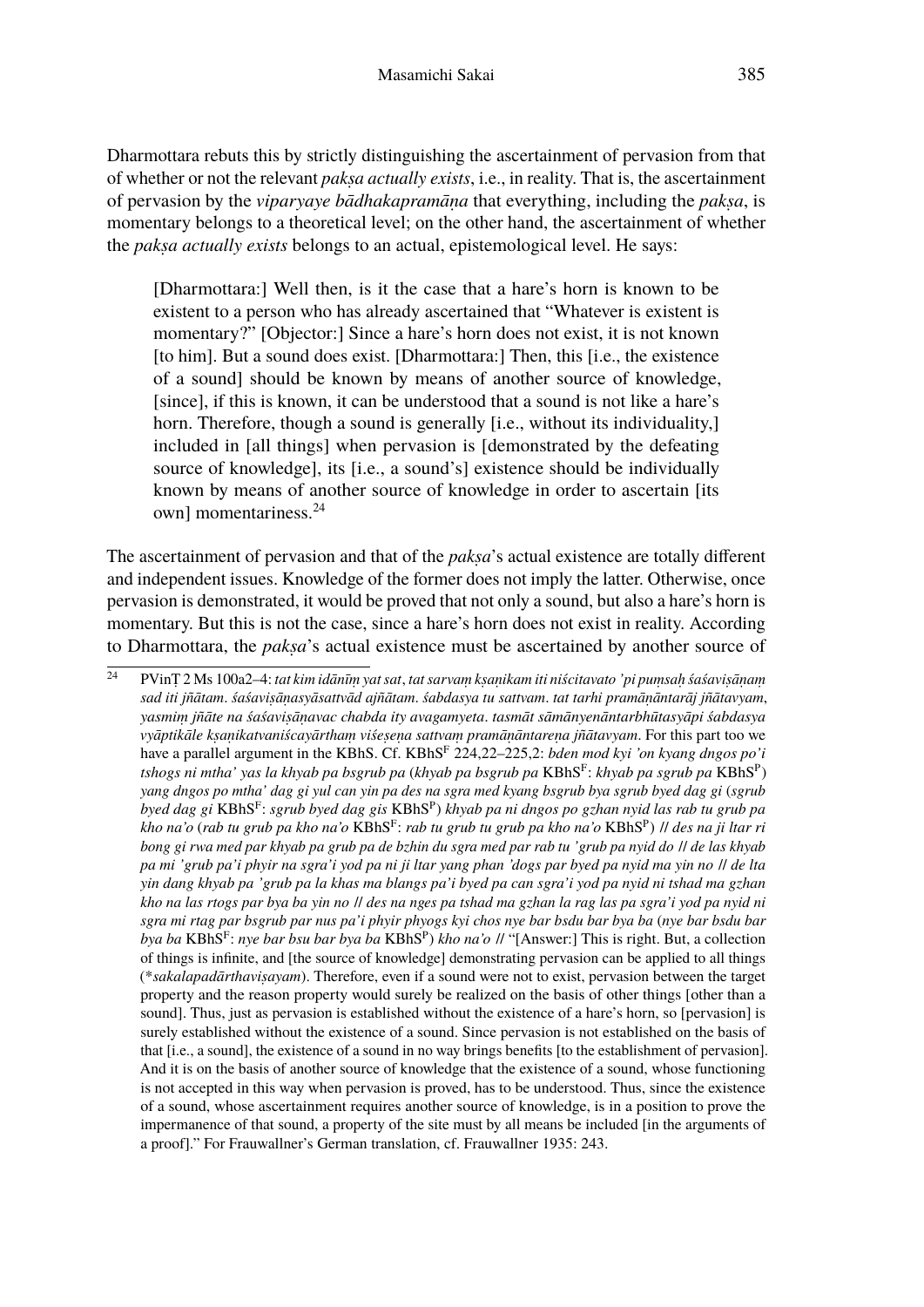knowledge other than the *viparyaye bādhakapramāṇa*. Showing T1 in an inference amounts to the fact that the actual existence of the *pakṣa* is epistemologically ascertained by another source of the knowledge.<sup>25</sup> In this way, Dharmottara insists on the indispensability of T1.

### **4 Concluding remarks**

In short, while absolutely relying on the logical universality of the *viparyaye bādhakapramāṇa*, Dharmottara strives *not for a formal*, *but rather for a substantial raison d*'*être* of *trairūpya*. Furthermore, this reliance is well founded, given that he is basing himself on Dharmakīrti's position as expressed in his *Hetubindu* and *Vādanyāya*. <sup>26</sup> For the discussions of the *kṣaṇikatvānumāna* in these works, Dharmakīrti depends exclusively on the *viparyaye bādhakapramāna*. At the same time, however, his formulation includes T1 and T2.<sup>27</sup> It appears that under this logically ambiguous circumstance, Arcaṭa steers his course of interpretation toward stressing the *viparyaye bādhakapramāṇa*, judging Dharmakīrti's retention of the *trairūpya* to be a mere formality, and Dharmottara, in turn, makes efforts toward harmonizing the *viparyaye bādhakapramāṇa* with *trairūpya*.

To the best of my knowledge, in the larger interpretative history of the *sattvānumāna*, Dharmottara's argument examined above is *the first systematic defense* of the significance of *trairūpya taken as a whole*, which well represents the Buddhist logical standpoint of being neither *antarvyāpti* nor *bahirvyāpti*. <sup>28</sup> What's more, this seems to remain the only way for traditional Buddhists to maintain their argumentative identity until the innovation by Jñānaśrīmitra and Ratnakīrti of proving the momentariness of a *dṛṣṭānta* via the combination of *prasaṅga* and *prasaṅgaviparyaya*, <sup>29</sup> itself a strategy that avoids exclusive reliance on the *viparyaye bādhakapramāṇa*. 30

 $\overline{25}$  Namely, perception (*pratyaksa*). In the previous part of the PVinT (= PVinT 2 Ms 98b1–99a3) Dharmottara already discussed how and by which source of knowledge the inferential reason property "existence" is established (*siddha*). There is also a parallel argument in the KBhS (= KBhS<sup>F</sup> 221,7–16 [*pūrvapakṣa*], 231,7–232,13 [*uttarapakṣa*]). For a detail of the arguments, see Sakai 2013, where I have translated these texts and analyzed their contents.

<sup>26</sup> For now I am uncertain whether Dharmakīrti, in PVin 2, absolutely relies on the *viparyaye bādhakapramāṇa* for establishing the pervasion of the reason property "being produced" (*kṛtakatva*) by the target property "being impermanent" (*anityatva*), though in this work he introduces the *viparyaye bādhakapramāṇa* in its complete form. This is because Dharmakīrti also introduces other arguments for establishing pervasion other than the *viparyaye bādhakapramāṇa*. Cf. Sakai 2014.

<sup>27</sup> Cf. HB 6,9-10: *yat sat, tat sarvaṃ kṣaṇikam, yathā ghaṭādayaḥ*, *saṃś ca śabda iti…*, VN 1,13–14: *yat sat kṛtakaṃ vā*, *tat sarvaṃ anityam*, *yathā ghaṭādiḥ*, *san kṛtako vā śabda iti*.

<sup>&</sup>lt;sup>28</sup> Cf. Ono 2004: 481–488.

<sup>&</sup>lt;sup>29</sup> Cf. Mimaki 1984: 239.

See, for example, Vācaspatimiśra, one of the most renowned representatives of the Brahmanical side, who *probably* flourished before the time of Jñānaśrīmitra (for the date of Vācaspatimiśra, cf. Acharya 2006: xviii–xxii. Dr. Yasutaka Muroya recently suggested a new chronological relationship between Vācaspatimiśra and Jñānaśrīmitra in Muroya 2011). In his *Nyāyakaṇikā* and *Nyāyavārttikatātparyaṭīkā*, he summarizes and then introduces as *pūrvapaksa* Dharmottara's argument defending the Buddhist *trairūpya* theory considered as a whole in the case of the *sattvānumāna*. Cf. NKaṇ 509,7–511,9 (=NVTṬ 515,3–13): <sup>a</sup>*nākṣaṇikasyārthakriyāvirodhād* (*nākṣaṇika*° conjecture; *na kṣaṇika*° NKaṇ; *na ca kṣaṇika*° NVTṬ) *asādhāraṇatā hetoḥ. na ca sādhyadharmiṇi dṛśyamāne śabdādau vyāptiprasādhanād* (°*prasādhanād* NKaṇ: °*sādhanād* NVTṬ) *eva sādhyasiddher asādhanāṅgaṃ hetuvacanam. na khalu*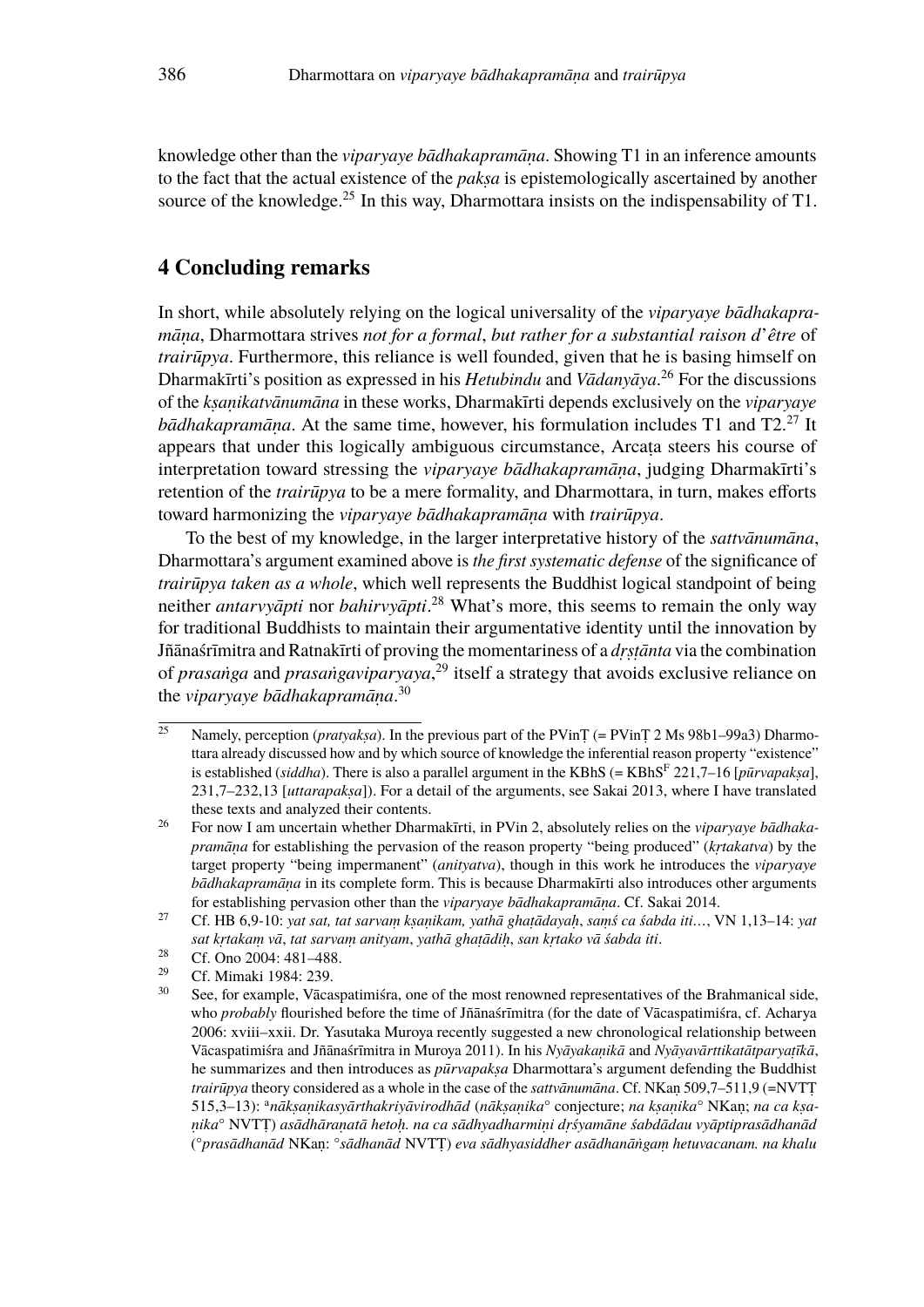### **References and abbreviations**

- **Acharya 2006** D. Acharya, *Vācaspatimiśra's Tattvasamīkṣā*. *The Earliest Commentary on Maṇḍanamiśra's Brahmasiddhi*. Stuttgart 2006.
- **Frauwallner 1935** E. Frauwallner, Dharmottaras Kṣaṇabhaṅgasiddhiḥ: Text und Übersetzung. *Wiener Zeitschrift für die Kunde des Morgenlandes* 42 (1935) 217–258.
- **HB** Hetubindu (Dharmakīrti), ed. E. Steinkellner. Beijing/Wien 2016.
- **HBṬ** Hetubinduṭīkā (Arcaṭa), ed. S. Sanghavi and Muni Śrī Jinavijayaji. Baroda 1949.
- **HBṬĀ** Hetubinduṭīkāloka (Durvekamiśra): see HBṬ.
- **KBhS<sup>F</sup>** Kṣaṇabhaṅgasiddhi (Dharmottara) (Tibetan), ed. E. Frauwallner: In: Frauwallner 1935.
- **KBhS<sup>P</sup>** Kṣaṇabhaṅgasiddhi (Dharmottara) (Tibetan): Peking No. 5751.

*sarvopasaṃhāravatī vyāptir dṛśyamātraviṣayā bhavitum arhati. śakyaṃ hi śaṅkituṃ pareṇādṛśyamānānāṃ sattvam akṣaṇikān na vyāvartitaṃ tvayeti sattvam anaikāntikaṃ kṣaṇikatvasādhana iti. tasmād yad dṛśyam adṛśyaṃ vā, tat sarvaṃ kṣaṇikam iti darśanīyā vyāptiḥ*. a b*nanv evam api śabdāder vivādāspadībhūtasya vyāptidarśanabalād eva siddhā kṣaṇikateti tadavastham evāsādhanāṅgatvaṃ hetuvacanasya. maivam. asaty api śaśaviṣāṇādau yat sad dṛśyam adṛśyaṃ vā, tat sarvaṃ kṣaṇikam iti, yathā sarvopasaṃhāravatī vyāptiḥ sidhyati* (*vyāptiḥ sidhyati* NKaṇ: *vyāptiḥ* NVTṬ). *na ca śaśaviṣāṇādayo 'pi bhavanti kṣaṇikāḥ. evaṃ saty api vivādāspadīkṛte* (°*kṛte* NKaṇ: °*bhūte* NVTṬ) *śabdādau vyāptisiddhāv api na sidhyati kṣaṇikatety avaśyaṃ darśayitavyam eva teṣāṃ* (*darśayitavyam eva teṣāṃ* NKaṇ: *darśayitavyam eteṣāṃ* NVTṬ) *kṣaṇikatvasādhanāya sattvam iti nāsādhanāṅgatā hetuvacanasya* (<sup>o</sup>vacanasya NKaṇ: <sup>o</sup>vacanasyeti NVTȚ).<sup>b</sup> "<sup>a</sup>It is not the case that, since there is the inconsistency with purpose fulfilment for a non-momentary [thing], the inferential reason property [of being existent] is unique/specific. Nor is it the case that, since the target [property, i.e., momentariness] is proved solely on the basis of the fact that the pervasion is well established with regard to the *pakṣa*, i.e., a sound and the like, which is seen, the statement of the inferential reason property [i.e., the statement of T1] is not a constituent of the proof. It is indeed impossible for the pervasion that encompasses all [things] to have as its object seen [things] only. This is because the opponent has the right to doubt [this] in the following manner: 'By you [i.e., the proponent] the property of being existent belonging to unseen [things] is not excluded from a non-momentary [thing]. Thus, the [inferential reason] property of being existent is indeterminate in the proof of momentariness.' Therefore, [in order to rebut such doubt,] the pervasion should be shown in the following way: 'Whatever a thing is, i.e., whether seen or unseen, it is exclusively momentary.'  $a^b$  [If one says:] even if this is so, the statement of the inferential reason property [i.e., the statement of T1] is not a constituent of the proof, [something that] is the case when a sound and the like about which there is a dispute is proved to be momentary only by virtue of showing the pervasion, [then, we answer:] it should not be like that [for the logical reason *sattva*]. The pervasion that encompasses all [things] is established in such a way that, even if a hare's horn and the like does not exist, that which exists, whether seen or unseen, is all/exclusively momentary. And it is not the case that a hare's horn and the like too are momentary. In this way, even if a sound and the like which becomes the subject of dispute exists, [its] momentariness is not proved, even when the pervasion is established. Therefore, in order to prove their momentariness [i.e., that of a sound and the like], their existence must necessarily be shown in full. Thus, it is not the case that the statement of inferential reason property [i.e., the statement of T1] is not a constituent of the proof.<sup>b</sup>" The part  $a-a$ , in terms of content, corresponds to Dharmottara's defense of T2 examined above (cf. section 2.1.), the part *b–b* to the discussion examined in section 3. The part *b–b* has a parallel in the *Tattvasamīkṣā* by the same author. Cf. TSam 36,29–35: *na ca sarvopasaṃhāravadvyāptisādhanād eva pramāṇāt sarvamadhyapātināṃ vivādāspadānāṃ śabdādīnām api kṣaṇikatvasiddhe*(*r asādhanāṅgaṃ hetuvacanam iti*) *sāṃpratam*. *yathaiva hi gagananalinādīnām asatām asaty api kṣaṇikatve na sarvopasaṃhāravatīṃ vyāptiṃ prasādhyataḥ pramāṇasya vi*[*ro*](*dhaḥ*, *tathaiva vivādāspadeṣu śabdādiṣu kas tasya virodhaḥ*, *sattvasiddhau tu syād iti tatsādhanāya hetur upanetavyo vacanena*, *saṃś ca vivādāspadībhūtaḥ śabdādi)*[*r i*](*ti svabhāvahetuḥ*).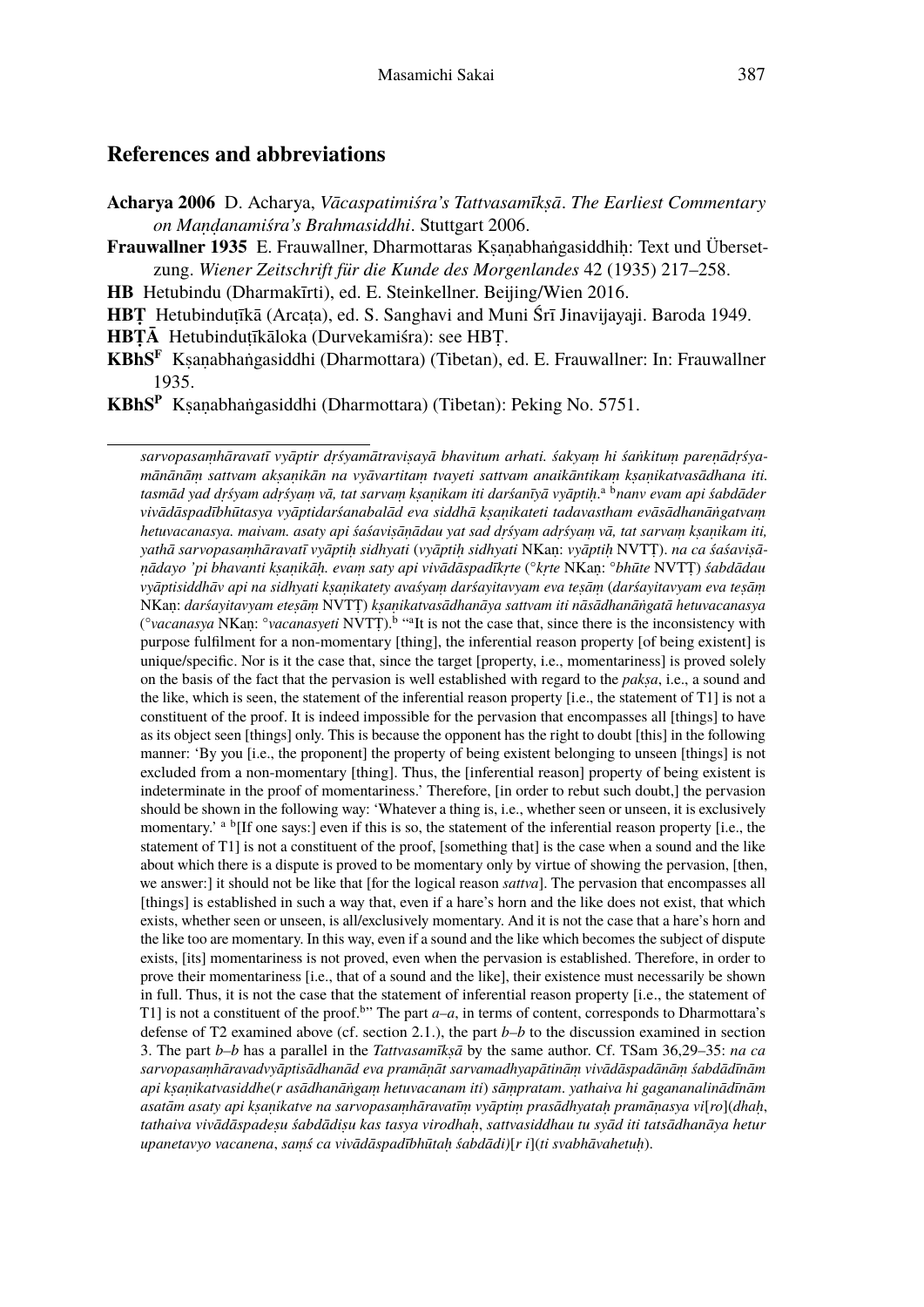- **Mimaki 1976** K. Mimaki, *La réfutation bouddhique de la permanence des choses* (*Sthirasiddhidūṣana*) *et la preuve de la momentanéité des choses* (*Kṣaṇabhaṅgasiddhi*). Paris 1976.
- **Mimaki 1984** K. Mimaki, Proof of Momentariness. *Kōza Daijōbukkyō* 9 (1984) 219–254 (in Japanese).
- **Muroya 2011** Y. Muroya, Bhāsarvajña's interpretation of *bhāva eva nāśaḥ* and a related chronological problem. In: *Religion and Logic in Buddhist Philosophical Analysis*. *Proceedings of the Fourth International Dharmakīrti Conference*. *Vienna*, *August 23–27*, *2005*, ed. H. Krasser, H. Lasic, E. Franco, and B. Kellner. Vienna 2011, 341–365.
- **NBṬ** Nyāyabinduṭīkā (Dharmottara), ed. D. Malvania. Patna 1955.
- **NKaṇ** Nyāyakaṇikā (Vācaspatimiśra): E. Stern, "*Vidhivivekaḥ*" *of Maṇḍanamiśra with Commentary*, "*Nyāyakaṇikā*," *of Vācaspatimiśra*, *and Supercommentaries*, "*Juṣadhvaṅkaraṇī* " *and* "*Svaditaṅkaraṇī*," *of Parameśvaraḥ*, *Critical and Annotated Edition*: *the Pūrvapakṣaḥ*. Dissertation, University of Pennsylvania. Pennsylvania 1988.
- **NVTṬ** Nyāyavārttikatātparyaṭīkā (Vācaspatimiśra), ed. A. Thakur. New Delhi 1996.
- **Ono 2004** M. Ono, "*Antarvyāpti*" and "*bahirvyāpti*" in the Buddhist logic. *Indotetsugaku Bukkyōshisō Ronshū* (2004) 457–492 (in Japanese).
- **Ono 2010** M. Ono, On *Viruddhavyabhicārin*. *Indo Ronrigaku Kenkyū* 1 (2010) 125–143 (in Japanese).
- **PVin 2** Pramāṇaviniścaya (Dharmakīrti) Chapter 2, ed. E. Steinkellner. Beijing/Vienna 2007.
- **PVin 3** Pramāṇaviniścaya (Dharmakīrti) Chapter 3, ed. P. Hugon and T. Tomabechi. Beijing/Vienna 2011.
- **PVinṬ 2 Ms** Sanskrit Manuscript of the second chapter of the *Pramāṇaviniścayaṭīkā* of Dharmottara: see PVin 2: Introduction xxx–xxxi.
- **PVinṬ<sup>S</sup>** Pramāṇaviniścayaṭīkā (Dharmottara), ed. M. Sakai: In: Sakai 2010.
- **PVinṬ<sup>t</sup>** Pramāṇaviniścayaṭīkā (Dharmottara) (Tibetan): Peking No. 5727, Derge No. 4227.
- **Sakai 2010** M. Sakai, *Dharmottaras Erklärung von Dharmakīrtis kṣaṇikatvānumāna*: *Pramāṇaviniścayaṭīkā zu Pramāṇaviniścaya 2 vv*. *53–55 mit Prosa*. Dissertation, University of Vienna. Vienna 2010. http://othes.univie.ac.at/9623/, last visited 27-09-2020.
- **Sakai 2013** M. Sakai, A Study of Dharmottara's Theory of Momentariness: The Problem of the Inferential Reason – Existence (*sattva*) – in the Sattvānumāna. *Indotetsugaku Bukkyōgaku Kenkyū* 20 (2013) 77–93 (in Japanese).
- **Sakai 2014** M. Sakai, Dharmakīrti's Proof that "All That Is Produced Is Impermanent:" Dharmakīrti's Second Answer in the *Pramāṇaviniścaya*. *Indogaku Bukkyōgaku Kenkyū* 62(2) (2014) 978–971 (in Japanese).
- **Sakai 2015** M. Sakai, Arcaṭa on *dṛṣṭānta*, *trairūpya*, and *viparyaye bādhakapramāṇa* in Dharmakīrti's *sattvānumāna*. *South Asian Classical Studies* 10 (2015) 281–296.
- **Sakai 2019** M. Sakai, Antarvyāpti and Antarvyāptivāditva: Arcata on the Buddhist Inference of Momentariness and Durvekamiśra's Comparison of him with Dharmottara. *Journal of Indological Studies* 30 & 31 (2019) 99–128.